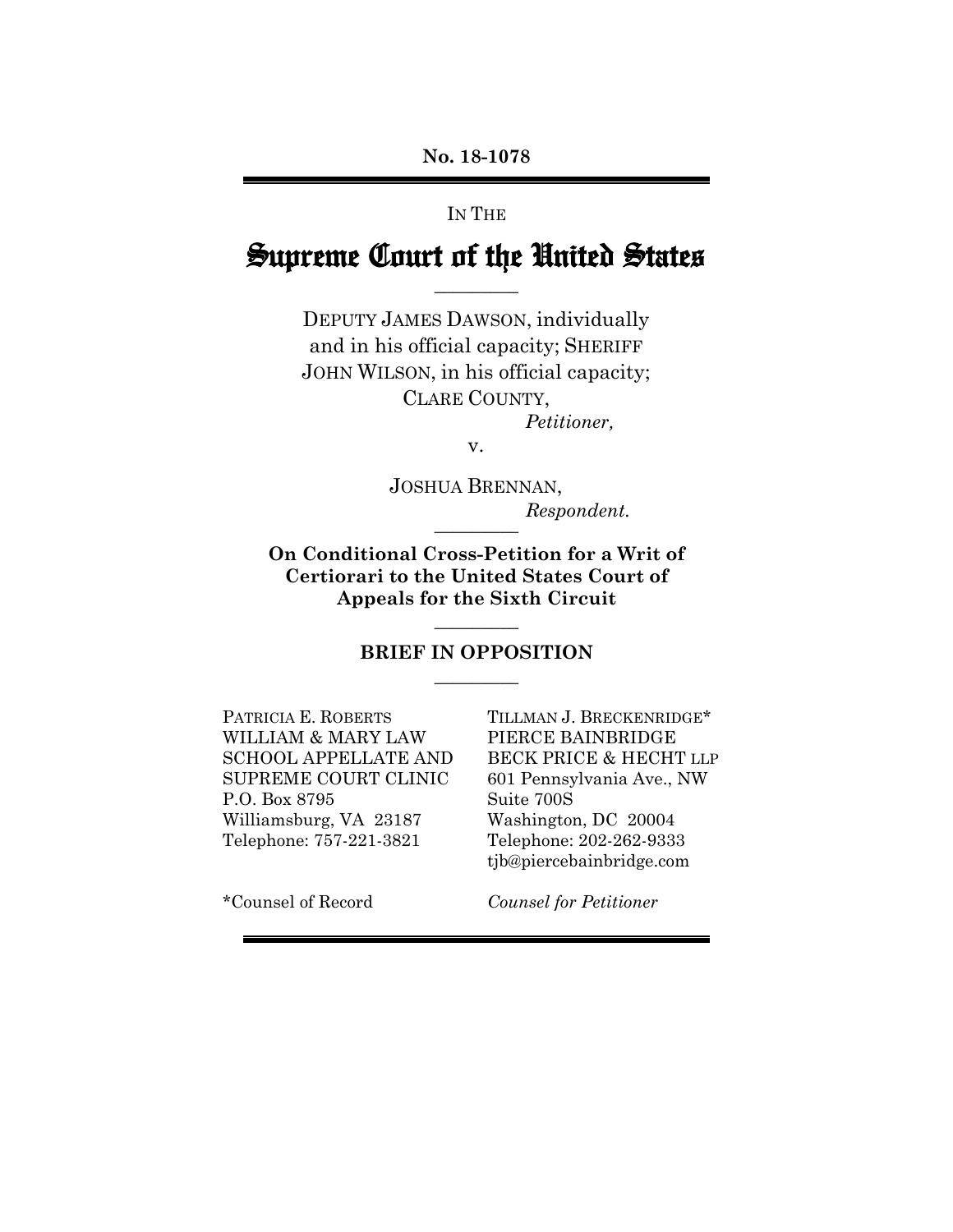## **QUESTION PRESENTED**

Whether, as an alternative ground for affirmance, the Court should hold that Officer Dawson did not violate the Fourth Amendment when he, among other things, circled within the curtilage of Brennan's home five to ten times, banging on doors and windows and peering in, covered his security camera with police tape, damaging it, and lingered in the curtilage for an hour and a half.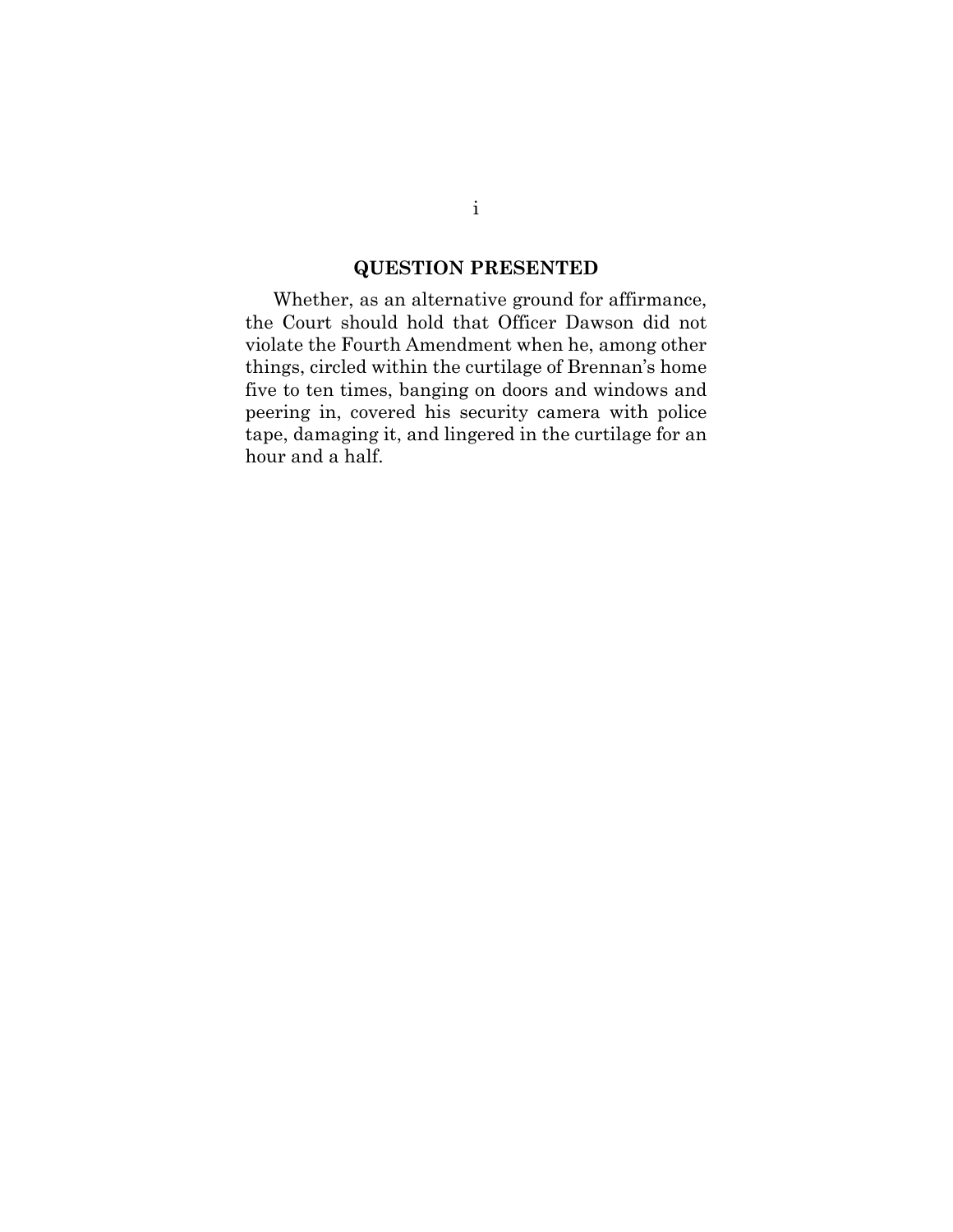# **TABLE OF CONTENTS**

# Page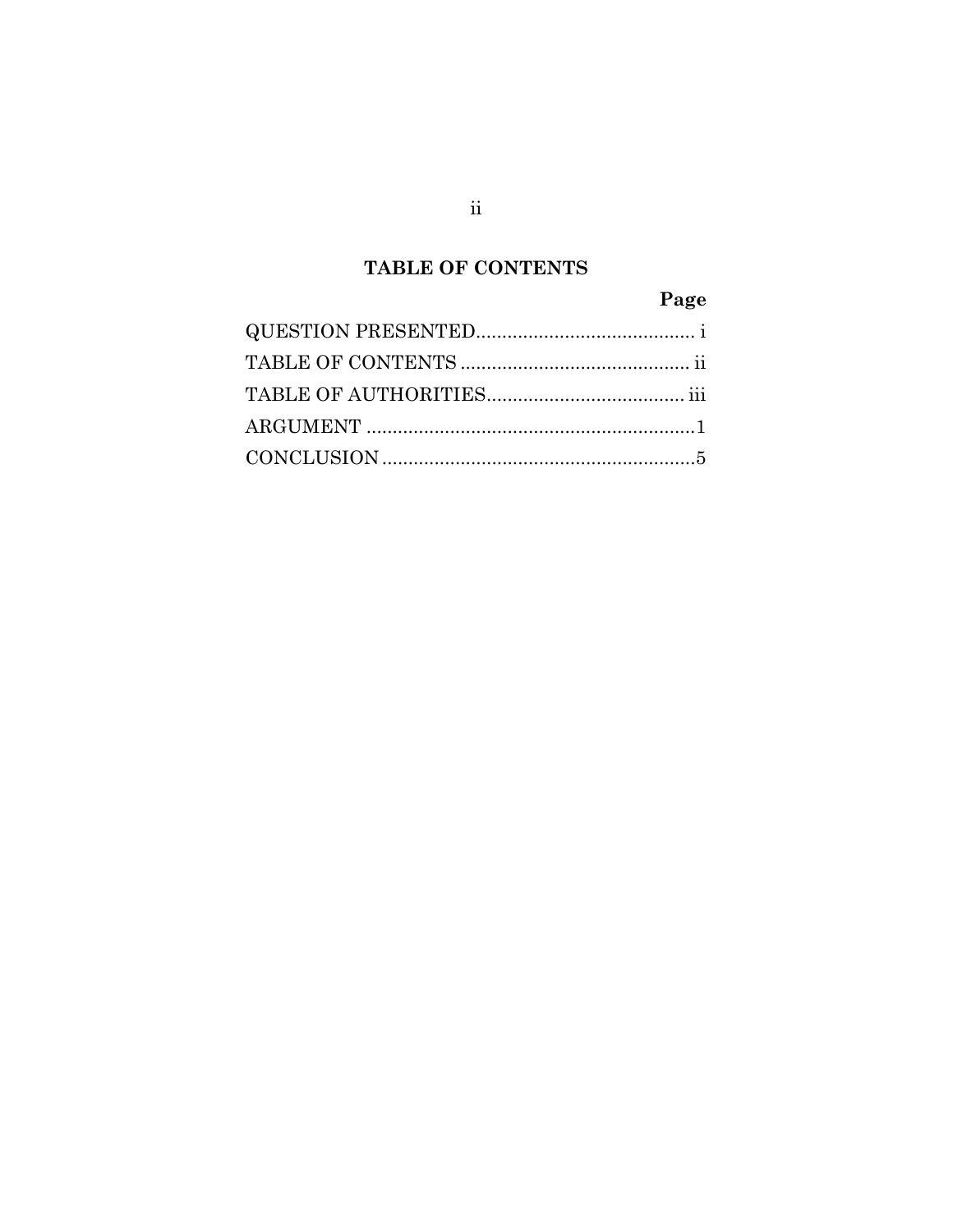# **TABLE OF AUTHORITIES**

**Page(s)** 

# **Cases**

| Delaware v. Prouse, 440 U.S. 648 (1979)3                 |
|----------------------------------------------------------|
|                                                          |
| Griffin v. Wisconsin, 483 U.S. 868 (1987) 2, 3, 4        |
| <i>Hardesty v. Hamburg Twp.</i> , 461 F.3d 646 (6th Cir. |
|                                                          |
| United States v. Knights, 534 U.S. 112 (2001)3           |

## **Constitutional Provisions**

U.S. Const. amend. IV ................................................. 2

# **Other Authorities**

Oral Argument, *Brennan* v. *Dawson*, 752 F. App'x 276 (6th Cir. 2018) (No. 17-2210), ........................... 5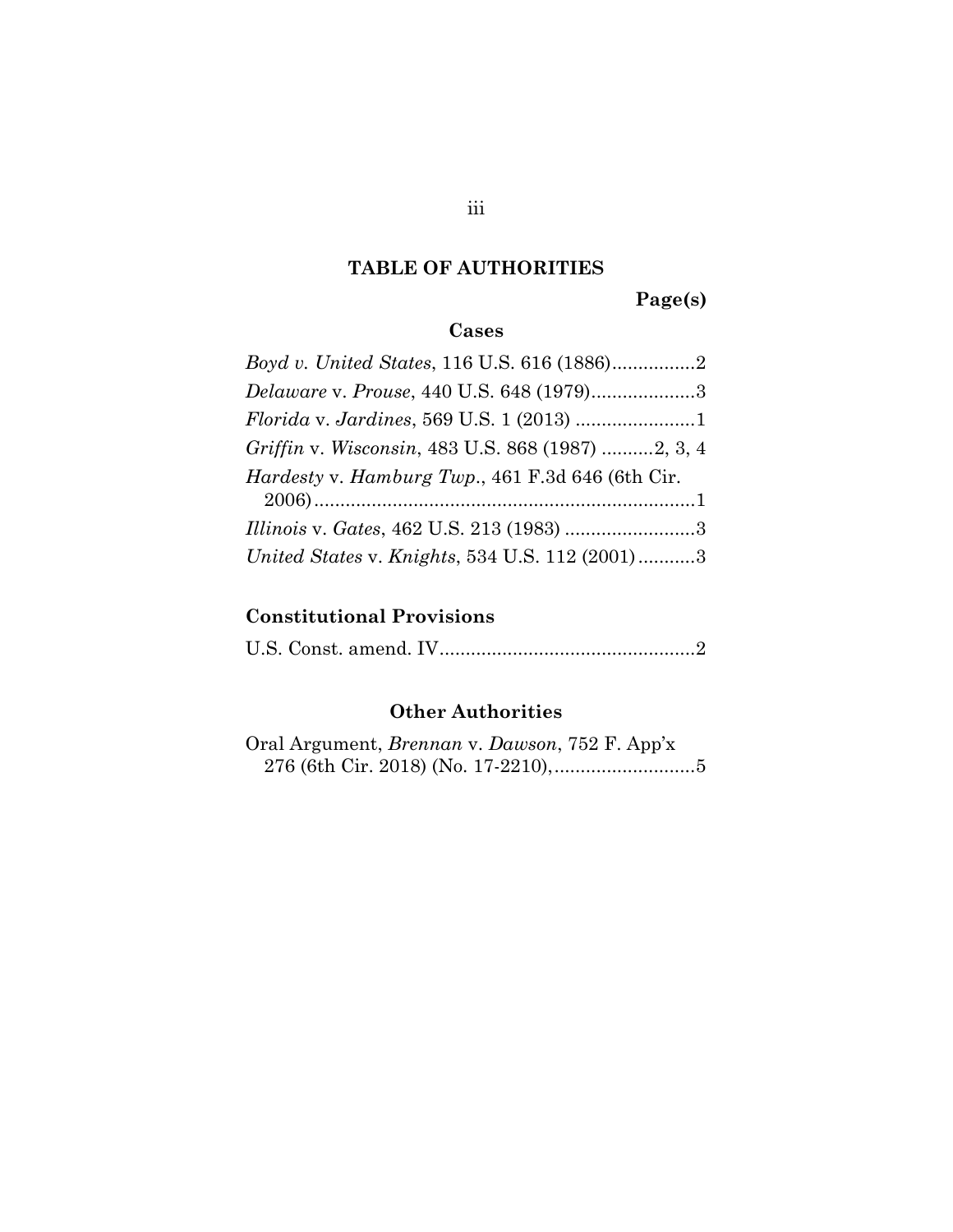#### **ARGUMENT**

The cross-petition raises an alternative ground for affirmance that, while meritless, can be raised by the Cross-Petitioner and addressed by the Court on granting the initial petition in this case. Cross-Petitioner Dawson violated Brennan's clearly established Fourth Amendment right against a curtilage search without a warrant or other exception to the warrant requirement when he failed to simply leave after Brennan did not answer his door. All three judges on the Sixth Circuit panel agree. After that, Dawson could have sought a warrant or a change to Brennan's probation conditions. Instead, he lingered within the curtilage of Brennan's home for 90 minutes, damaging the property, circling it five to ten times, banging on doors and windows, peering into windows, and activating his lights and sirens.

As discussed in the underlying petition, the Sixth Circuit misapplied qualified immunity when it allowed Dawson to expand a narrow exception to that clearly established right far beyond the scope of the case that created the exception. The case Dawson relies on, *Hardesty* v. *Hamburg Twp*., 461 F.3d 646 (6th Cir. 2006), only allowed officers to, in addition to knocking on the front door, go around to the back door and knock on it. This Court clearly, but not explicitly, abrogated that case in *Florida* v. *Jardines*, 569 U.S. 1, 5–6 (2013). But the Sixth Circuit, in a 2-1 decision, *still* ruled that a reasonable officer could rely on *Hardesty* to justify Dawson's conduct far in excess of the facts in *Hardesty*. That was wrong both for breathing new life into *Hardesty* and for aggressively expanding it in the mind of a "reasonable officer."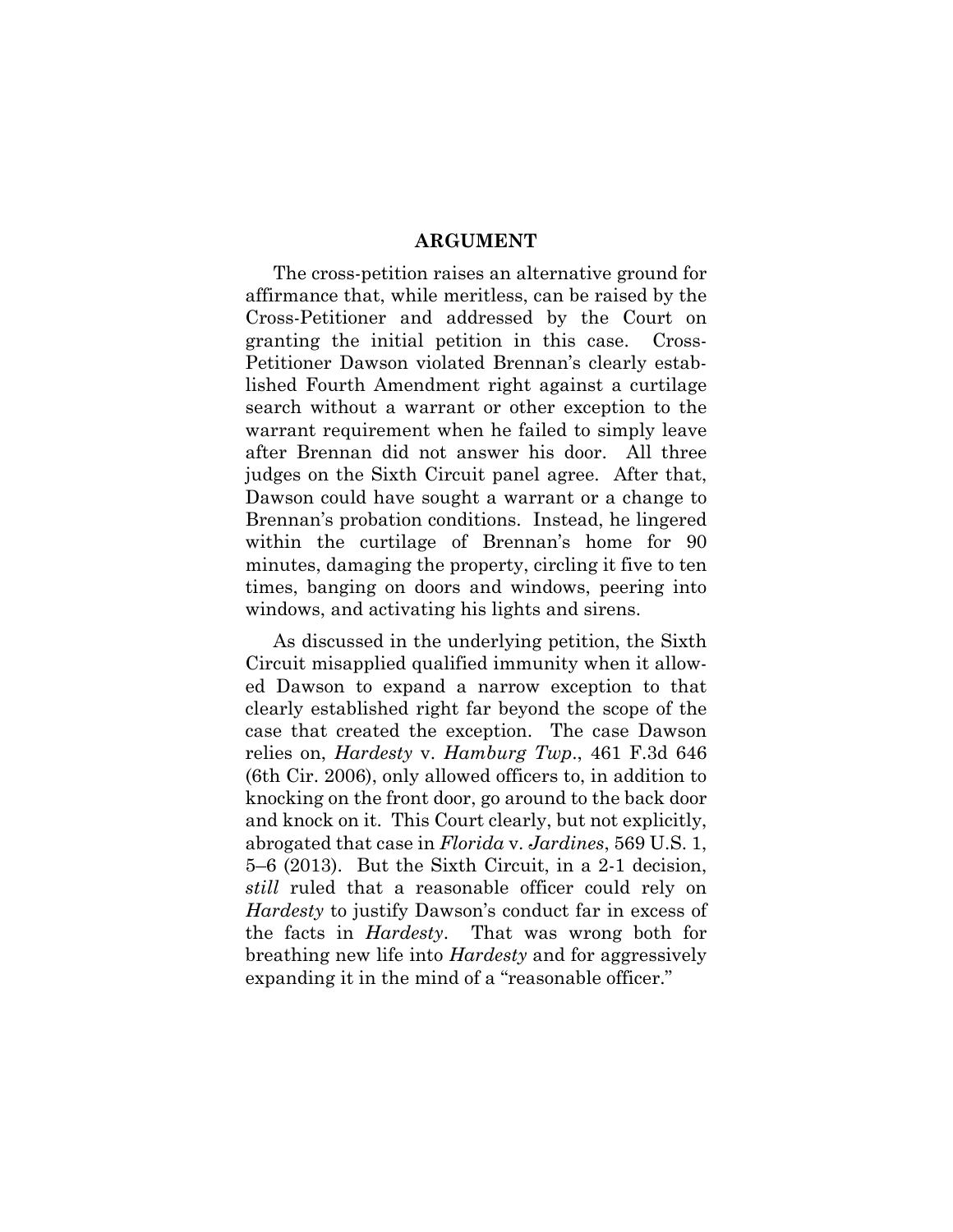Resolving the question presented in the underlying petition necessarily encompasses determining that Dawson's conduct violated the Fourth Amendment. Thus, there is no need to grant the crosspetition even if the Court has concerns that Dawson's actions may have been constitutionally allowable. It can address that question by granting the underlying petition.

In any event, while the Sixth Circuit panel split on qualified immunity, it was correctly unified on whether Dawson violated the Fourth Amendment. Dawson does not dispute that, generally, his conduct would violate the Fourth Amendment, but he asserts that Brennan's status as a probationer changes the calculus. All three judges of the Sixth Circuit panel correctly recognized that the Court's jurisprudence is clear on this point: under the facts of this case—all known to Dawson as he invaded and lingered in Brennan's curtilage—Brennan's status as a probationer has no effect on the analysis.

The Fourth Amendment confers on every person the "right . . . to be secure in their . . . houses" and to be free from "unreasonable searches and seizures." U.S. Const. amend. IV. The constitutional text recognizes that the home is the stronghold of each American's privacy interests. *See Jardines*, 569 U.S. at 5. The right to privacy is at its pinnacle within the home and its curtilage—each person has the right to "retreat into his own home and there be free from unreasonable governmental intrusion." *Id.* at 6; *Boyd v. United States*, 116 U.S. 616, 630 (1886). The Court has recognized that a supervisee's home "like anyone else's, is protected by the Fourth Amendment's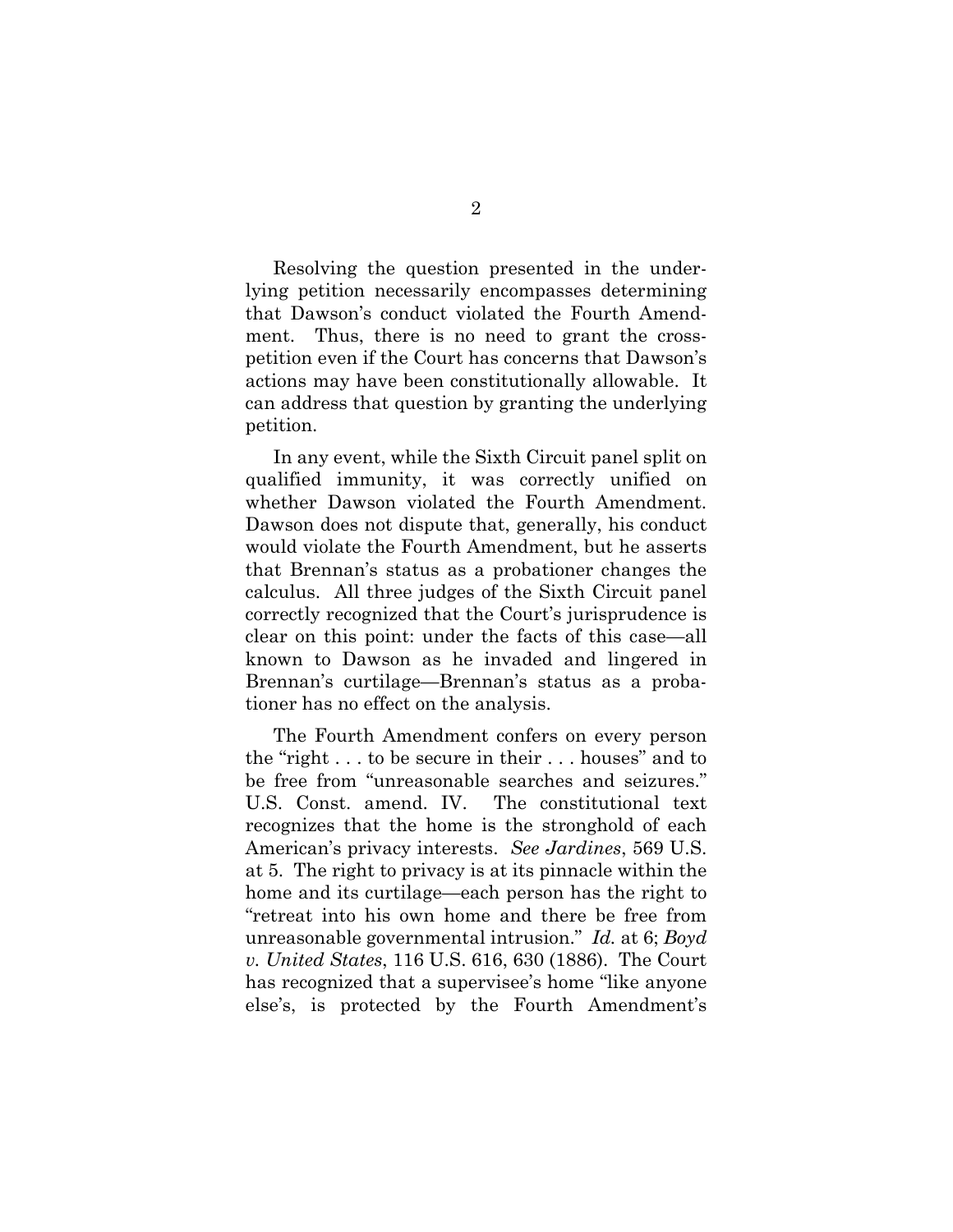requirement that searches be 'reasonable.'" *Griffin* v. *Wisconsin*, 483 U.S. 868, 873 (1987).

Ultimately, the Fourth Amendment's core guarantee is against government exercise of arbitrary power to unreasonably intrude on the privacy that each person enjoys within, and around, the home. *Id.*; *Delaware* v. *Prouse*, 440 U.S. 648, 663 (1979) (holding that to prevent the exercise of arbitrary power, officers must have reasonable, articulable suspicion that the subject has committed a violation). In most contexts, the reasonableness standard requires that officers show probable cause for a search and obtain a warrant from a judge. *See Illinois* v. *Gates*, 462 U.S. 213, 236–38 (1983). In *Griffin*, however, the Court granted the state a limited "special needs" exception, allowing them to alter—by statute—the reasonableness standard for supervisees by including a requirement that probationers consent to searches and empowering probation officers to then conduct searches based on less than the normally required probable cause. 483 U.S. at 873.

Similarly, the Court recognized that supervisees could be searched on a lesser reasonableness standard where the individual had signed and agreed to terms of supervision. *See United States* v. *Knights*, 534 U.S. 112, 121–22 (2001). This rationale is predicated on the fact that supervisees may understand what they are agreeing to by reading the text of the agreement. Supervisees demonstrate their consent to the terms by signing their agreement. Therefore, it would not be arbitrary or unreasonable for the government to alter the reasonableness standard through a valid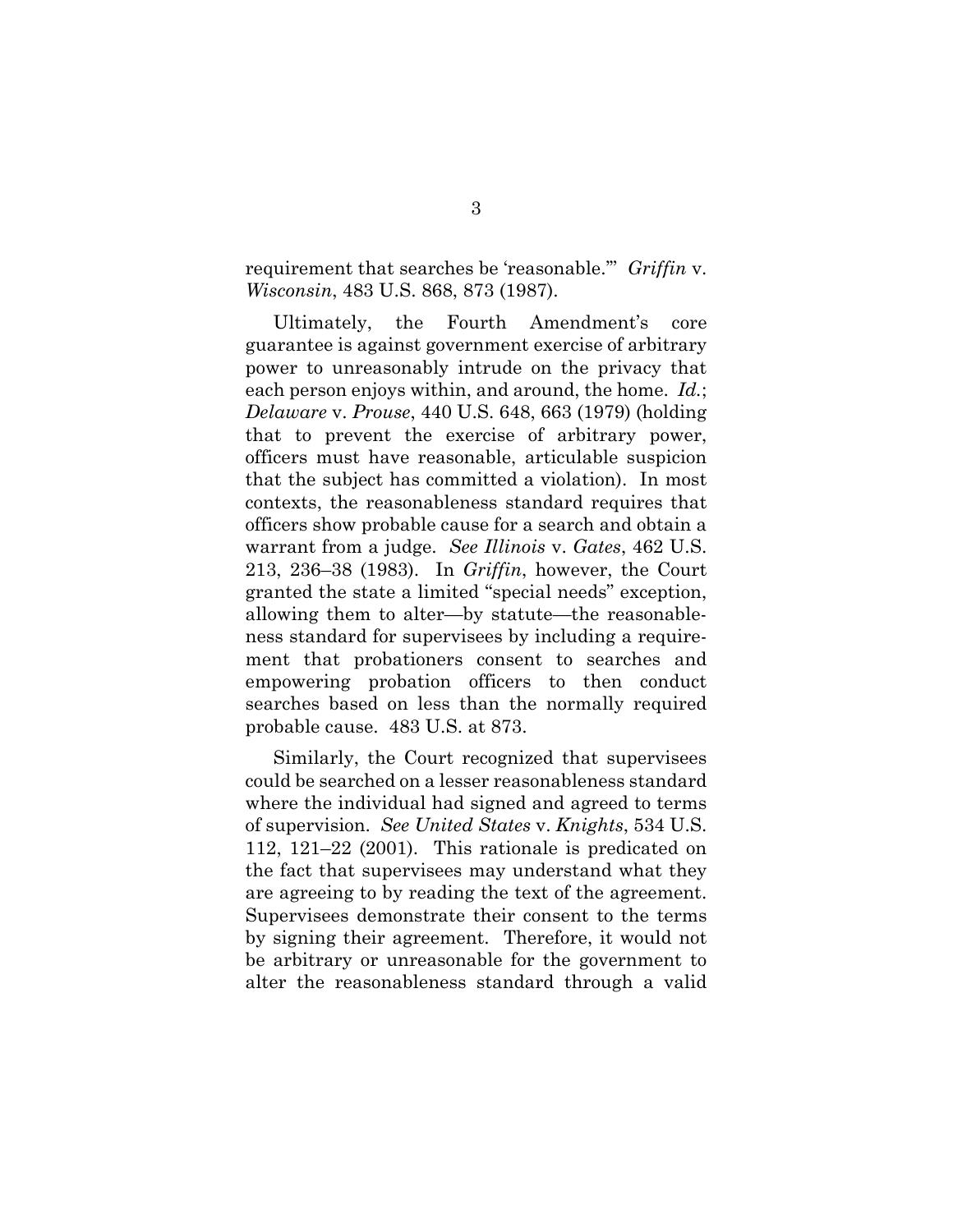supervision agreement so long as the agreement to consent is clear.

As the Court noted in *Griffin*, while probationers may be subjected to a lesser constitutional standard, the state may not diminish their uniquely balanced rights by acting beyond the scope of the supervisee's consent. *See* 483 U.S. at 875, 880. Probationers retain their constitutional rights, and any limitations on those rights must be clearly stated and explicitly or implicitly agreed to by the probationer because the touchstone for allowing the warrantless searches is the probationer's consent, which was obtained in exchange for the opportunity to spend less time (or no time) within prison walls.

Here, Brennan provided no consent to search his home or its surroundings, and all three of the judges on the Sixth Circuit panel correctly recognized that. The court ruled that "Brennan's probation [status] does not undermine his unlawful search claim," Pet'r App. 13a, and that ruling is supported by the record. Indeed, it is undisputed that Brennan's probation agreement did not include a search condition allowing suspicion-less searches, even though such conditions of parole and probation are common in Michigan. Pet'r App. 3a; Br. in Opp'n 19 ("the present case does not involve an express provision allowing the search of a residence").

Dawson's assertion that the provision requiring Brennan to submit to a breath test on demand also permitted warrantless home searches is belied by the search agreement and Dawson's own statements at oral argument. *Twice*, Dawson's counsel conceded at oral argument that Dawson would not have been able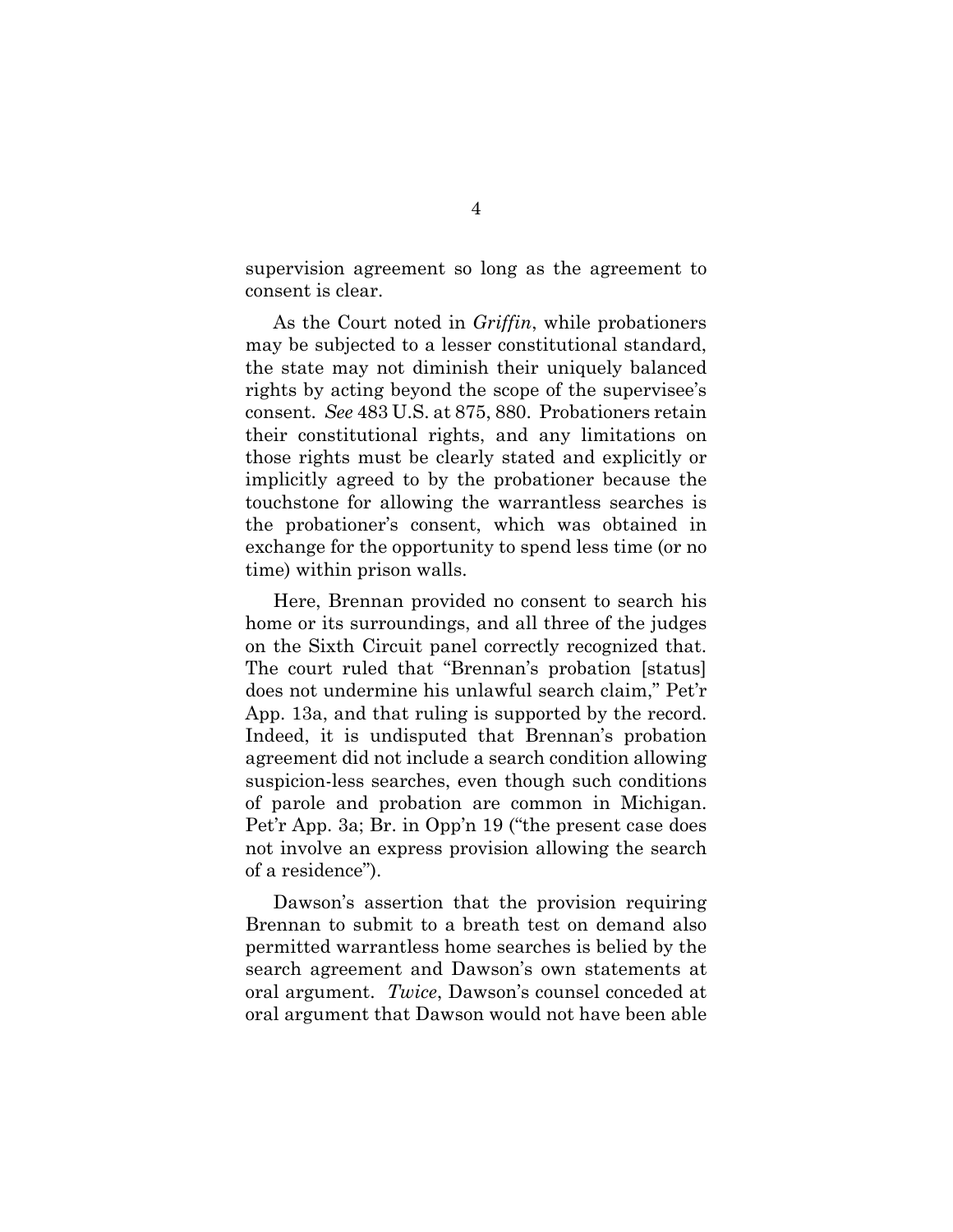to forcibly enter the home without a warrant or a search condition present in the probation agreement. Oral Argument at 21:30 & 23:20.1 And the agreement itself is silent on home searches, even though Michigan courts know how to—and often do—include a home search provision. *Brennan* v. *Dawson*, No. 2:16-Cv-10119, 2017 WL 3913019 (E.D. Mich. Sept. 7, 2017, ECF No. 20-3, PageID#201, ECF No. 20-1, PageID#184.

It is beyond debate that Officer Dawson violated Brennan's Fourth Amendment right against a search of the curtilage of his home without a warrant when he proceeded to walk around the home knocking on and peering in windows, activate his overhead lights and siren, use crime scene tape to disable Brennan's home security camera, and make another five to ten trips around Brennan's house knocking on and looking in doors and windows. But even if the Court determines that this issue warrants review, it is subsumed within the question presented in the underlying petition in any event, and there is no need to grant the Cross-Petition.

#### **CONCLUSION**

For the foregoing reasons, the cross-petition should be denied, the petition should be granted, the

<sup>1</sup> *Brennan v. Dawson*, 752 F. App'x 276 (6th Cir. 2018) (No. 17- 2210), http://www.opn.ca6.uscourts.gov/internet/court\_audio/ aud2.php?link=audio/08-02-2018%20-%20Thursday/17- 2210%20Joshua%20Brennan%20v%20James%20Dawson%20et %20al.mp3&name=17-2210%20Joshua%20Brennan%20v%20 James%20 Dawson%20et%20al